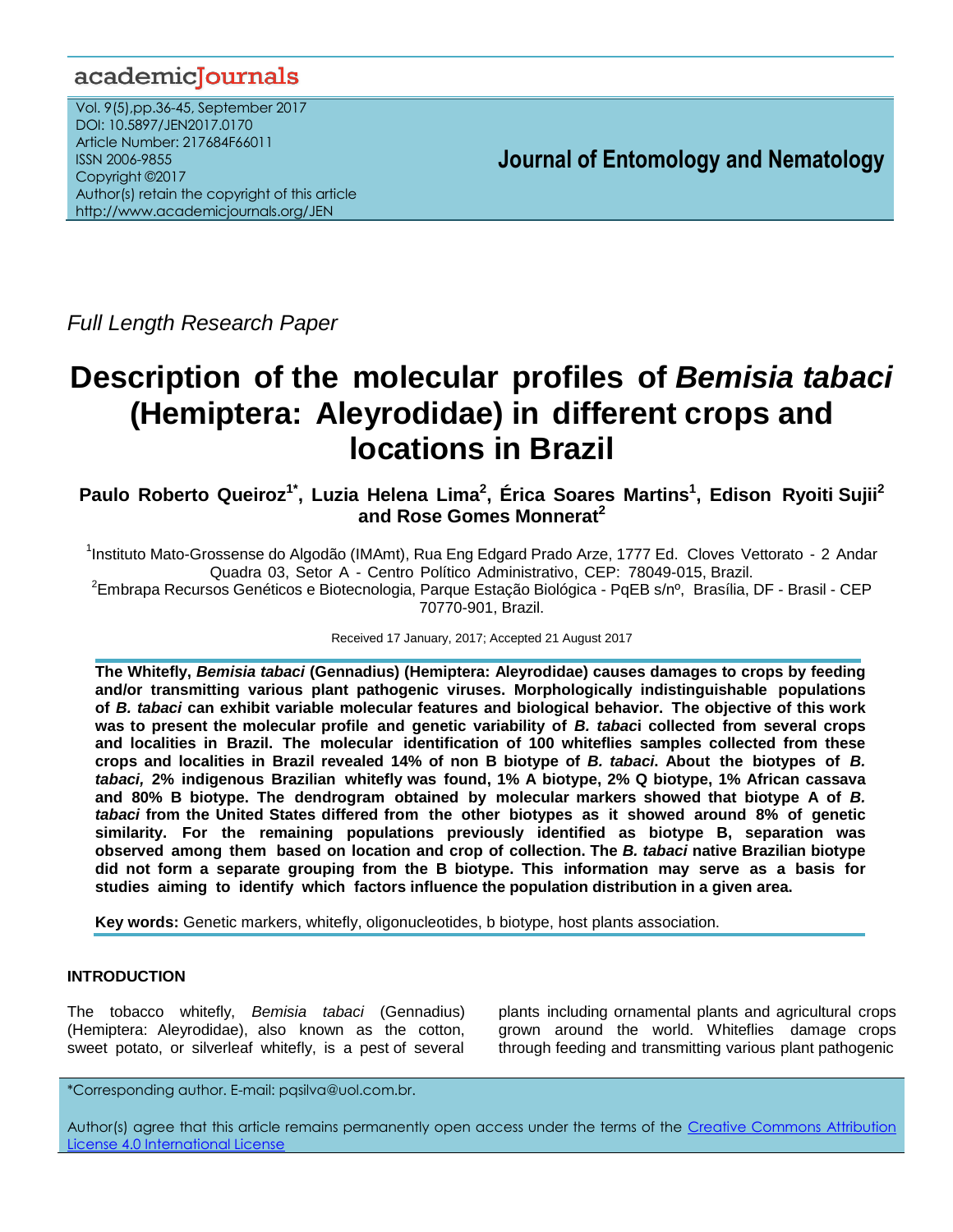viruses (Liu et al., 2014). *B. tabaci* is currently known as a complex composed of several cryptic species. Morphologically indistinguishable populations of *B. tabaci* can exhibit variable molecular features and biological behavior. The host plant ranging from efficiency in plant virus transmission, ability to cause phytotoxicity, fecundity and insecticide resistance are traits that have been used to distinguish the so-called biotypes of *B. tabaci* (Barbosa et al., 2014).

The protein and DNA polymorphisms of *B. tabaci* can be combined with studies of biological characteristics to distinguish their biotypes by using experimental or technological approaches like electrophoresis of allozymes, analysis of randomly amplified polymorphic DNA (RAPDs) and nucleic acid sequence comparisons of nuclear or mitochondrial DNA markers (Calvert et al., 2001).

Nowadays, the more reproducible and informative method available to determine the genetic affiliation of a *B. tabaci* individual is based on molecular data, using markers such as Random Amplified Polymorphic DNA (RAPD) and Internal Transcribed Sequence (ITS) (Rabello et al., 2008), Sequence Characterized from Amplified Regions (SCAR) (Queiroz et al., 2016) and mitochondrial genes such as cytochrome oxidase 1 (De Barro, 2005; Marubayashi et al., 2012).

Molecular markers of *B. tabaci* have been recognized as a useful tool to understand the genetic dynamics of this species in the field and may correlate some molecular profiles with biological features of populations established in agricultural areas. However, since this tool has not yet been used on a large regional scale to evaluate local populations of *B. tabaci* on different crops, the objective of this study was to present the molecular profile and genetic variability of *B. tabac*i collected in several crops and localities in Brazil.

#### **MATERIALS AND METHODS**

#### **Obtaining DNA**

Adults *B. tabaci* collected from crops in several locations in Brazil were identified according to morphological criteria (Gregory and Gregory, 2005) and maintained in 70% ethanol at -20°C. DNA for molecular analysis was obtained by macerating individual female adults in 60 μL extraction buffer (Tris-HCl 10 mM pH 8, EDTA 1 mM, Triton X-100 0.3%, proteinase K  $\mu$ g.mL $^{-1}$ ). The mash was incubated for 30 min at 65°C followed by boiling for 10 min. The final homogenate was stored at -20°C until use.

#### **Insect molecular identification**

OPA-10 and OPA-13 oligonucleotides were used for molecular identification of whitefly biotypes and other whitefly species according to the methodology established by Lima et al. (2000). The default molecular weight profile of the fragments observed by RAPD was established for the B biotypes and the Brazilian native biotype (BR). Any sample whose fragment profile was

different from those previously established was subjected to a new morphological identification to identify the biotype of *Bemisia* or other whitefly species.

#### **Analysis of genetic variability of whitefly populations occurring in different crops in Brazil**

For the purpose of analysis of genetic variability, five individuals in populations of *B. tabaci* were collected on crops in the US, but also on crops established in several locations in Brazil (Table 1), with the oligonucleotides OPA-02, OPA-03, OPA-05, OPA-10, OPA-11, OPA-13, OPA-15 and OPA-20.

A set of 17 samples (samples 74-93) (Table 1) from 10 Brazilian states and 10 different crops, and two samples from California, USA (cotton and tomato) were selected for analysis of genetic variability. Prior molecular identification had determined that 16 samples collected in Brazil and one sample from California belonged to biotype.

A sample identified as biotype A from California and a sample identified as the native biotype of *B. tabaci* occurring in Brazil were used as external samples to the group.

Comparison of the fragment profiles of the various whitefly biotypes was performed using five individuals of *B. tabaci* collected on various crops distributed in several Brazilian regions, and compared with biotypes coming from other regions of the world (Table 2) using the oligonucleotides OPA-04, OPA-10, OPA-11, OPA-13 and OPA-15.

#### **RAPD reaction**

Amplification reactions were carried out in 30 μL of a mixture containing 24.9 μL milliQ autoclaved water, 3.0 μL 10X buffer (60 mM Tris-HCl pH 8.8, 500 mM KCl and 20 mM  $MgCl<sub>2</sub>$ , Amersham, CA, USA), 1.2 μL of an oligonucleotide of random sequence (OPA-02, OPA-03, OPA-04, OPA-05, OPA-10, OPA-11, OPA-13, OPA-15 or OPA-20) (Operon Technologies, Inc.) at a concentration of 10 μM, 0.6 μL of 10 mM dNTP and 1 U of *Taq* DNA polymerase (Amersham, CA, USA) and 4 μL DNA (20 ng).

#### **Genomic DNA amplification conditions**

Amplifications were carried out in a thermal cycler (MJ Research PTC-100) having an initial denaturation step of 3 min at 94°C, programmed to 45 cycles of 1 min at 93°C denaturation, annealing for 1 min at 35°C and extension for 2 min at 72°C, and a final extension step of 5 min at 72 °C.

#### **Visualization of DNA fragments by electrophoresis**

The amplification products from the RAPD reactions were visualized on 1.5% agarose gel submerged in 1X TBE buffer (90 mM Tris-borate and 1 mM EDTA) for 3 h at 160 V, photographed and stored in the Eagle eye system (Stratagene).

In all gels, molecular weight markers (100 bp Ladder - Invitrogen) were used to determine molecular weight of the fragments amplified by the RAPD technique.

#### **Statistical analysis**

Five whiteflies were selected, at random, from the pool of individuals of each sample used in each experiment for molecular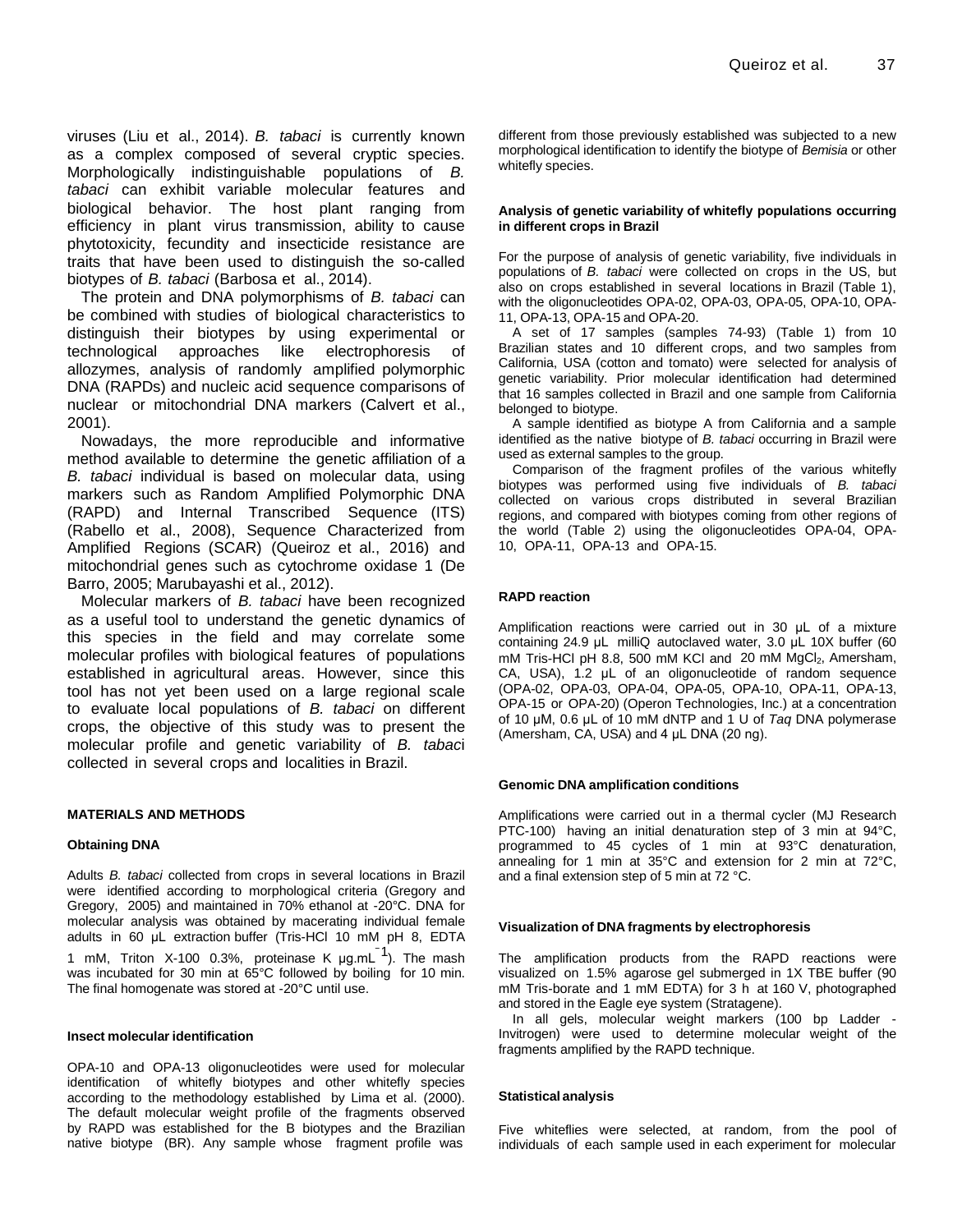|  |  |  |  |  |  |  | Table 1. Whitefly samples used in molecular identification procedures and studies of genetic variability. |  |
|--|--|--|--|--|--|--|-----------------------------------------------------------------------------------------------------------|--|
|--|--|--|--|--|--|--|-----------------------------------------------------------------------------------------------------------|--|

| <b>Sample</b>           | Locality         | <b>State</b>            | Crop            | <b>Molecular identification</b> |
|-------------------------|------------------|-------------------------|-----------------|---------------------------------|
| 1                       | Cenargen         | <b>Distrito Federal</b> | Cotton          | Bemisia tabaci BR1              |
| $\overline{\mathbf{c}}$ | Tibau            | Rio Grande do Norte     | Cassava         | B. tabaci B2                    |
| 3                       | Lavras           | Minas Gerais            | <b>Broccoli</b> | B. tabaci B                     |
| 4                       | Floriano         | Piauí                   | <b>Broccoli</b> | Aleurodicus cocois              |
| 5                       | Baraúna          | Rio Grande do Norte     | Melon           | B. tabaci B                     |
| 6                       | Baraúna          | Rio Grande do Norte     | Melon           | B. tabaci B                     |
| $\overline{7}$          | Baraúna          | Rio Grande do Norte     | Melon           | B. tabaci B                     |
| 8                       | Baraúna          | Rio Grande do Norte     | Melon           | B. tabaci B                     |
| 9                       | Planaltina       | <b>Distrito Federal</b> | Eggplant        | B. tabaci B                     |
| 10                      | Planaltina       | <b>Distrito Federal</b> | Tomato          | B. tabaci B                     |
| 11                      | Planaltina       | Distrito Federal        | Cucumber        | B. tabaci B                     |
| 12                      | Planaltina       | <b>Distrito Federal</b> | Pumpkin         | B. tabaci B                     |
| 13                      | Petrolina        | Pernambuco              | Invasive plants | B. tabaci B                     |
| 14                      | Nova Porteirinha | Minas Gerais            | <b>Batata</b>   | B. tabaci B                     |
| 15                      | Nova Porteirinha | Minas Gerais            | Tomato          | B. tabaci B                     |
| 16                      | Mossoró          | Rio Grande do Norte     | Melon           | B. tabaci B                     |
| 17                      | Mossoró          | Rio Grande do Norte     | Melon           | B. tabaci B                     |
| 18                      | Mossoró          | Rio Grande do Norte     | Melon           | B. tabaci B                     |
| 19                      | Mossoró          | Rio Grande do Norte     | Melon           | B. tabaci B                     |
| 20                      | Mossoró          | Rio Grande do Norte     | Melon           | B. tabaci B                     |
| 21                      | Mossoró          | Rio Grande do Norte     | Melon           | B. tabaci B                     |
| 22                      | Mossoró          | Rio Grande do Norte     | Melon           | B. tabaci B                     |
| 23                      | Mossoró          | Rio Grande do Norte     | Melon           | B. tabaci B                     |
| 24                      | Mossoró          | Rio Grande do Norte     | Melon           | B. tabaci B                     |
| 25                      | Lavras           | Minas Gerais            | Cucumber        | B. tabaci B                     |
| 26                      | Aguas Mornas     | Santa Catarina          | Cucumber        | Trialeurodes vaporariorum       |
| 27                      | Cenargen         | <b>Distrito Federal</b> | Tobacco         | T. vaporariorum                 |
| 28                      | Pau Branco       | Rio Grande do Norte     | Melon           | B. tabaci B                     |
| 29                      | Cajazeiras       | Ceará                   | Melon           | B. tabaci B                     |
| 30                      | Mossoró          | Rio Grande do Norte     | Melon           | B. tabaci B                     |
| 31                      | Baraúna          | Rio Grande do Norte     | Melon           | B. tabaci B                     |
| 32                      | Chapecó          | Santa Catarina          | Bean            | ΝI                              |
| 33                      | Cenargen         | <b>Distrito Federal</b> | Tomato          | B. tabaci B                     |
| 34                      | Cenargen         | <b>Distrito Federal</b> | Pumpkin         | B. tabaci B                     |
| 35                      | Cenargen         | Distrito Federal        | Bean            | B. tabaci B                     |
| 36                      | Jaboticabal      | São Paulo               | Bean            | NI                              |
| 37                      | Cenargen         | <b>Distrito Federal</b> | Tomato          | <b>B.tabaci B</b>               |
| 38                      | Cenargen         | <b>Distrito Federal</b> | Pumpkin         | B. tabaci B                     |
| 39                      | Cenargen         | Distrito Federal        | Bean            | B. tabaci B                     |
| 40                      | Sinop            | Mato Grosso             | Weed            | NI                              |
| 41                      | Várzea Grande    | Grande Mato Grosso      | Cotton          | NI                              |
| 42                      | Várzea Grande    | Grande Mato Grosso      | Weed            | NI                              |
| 43                      | Várzea Grande    | Grande Mato Grosso      | Cotton          | NI                              |
| 44                      | Várzea Grande    | Grande Mato Grosso      | Cotton          | NI                              |
| 45                      | Várzea Grande    | Grande Mato Grosso      | Soy             | NI                              |
| 46                      | Pau Branco       | Rio Grande do Norte     | Bean            | B. tabaci B                     |
| 47                      | Pau Branco       | Rio Grande do Norte     | Tomato          | B. tabaci B                     |
| 48                      | Pau Branco       | Rio Grande do Norte     | Cassava         | B. tabaci B                     |
| 49                      | Cajazeiras       | Paraíba                 | Melon           | B. tabaci B                     |
| 50                      | Cajazeiras       | Paraíba                 | Melon           | B. tabaci B                     |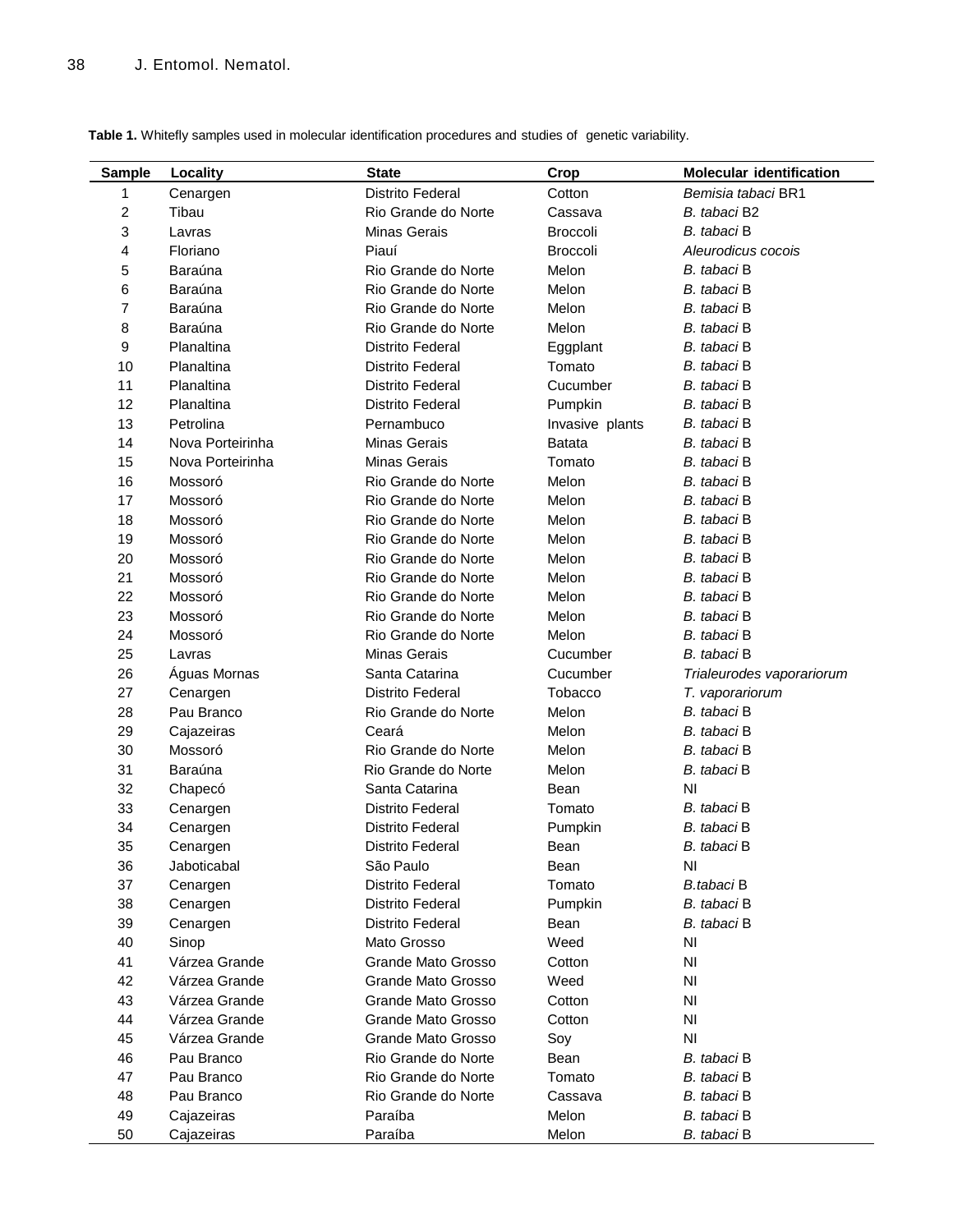| 51 | Mossoró                     | Rio Grande do Norte     | Melon         | B. tabaci B  |
|----|-----------------------------|-------------------------|---------------|--------------|
| 52 | Mossoró                     | Rio Grande do Norte     | Melon         | B. tabaci B  |
| 53 | Mossoró                     | Rio Grande do Norte     | Melon         | B. tabaci B  |
| 54 | Mossoró                     | Rio Grande do Norte     | Melon         | B. tabaci B  |
| 55 | Mossoró                     | Rio Grande do Norte     | Melon         | B. tabaci B  |
| 56 | Mossoró                     | Rio Grande do Norte     | Melon         | B. tabaci B  |
| 57 | Mossoró                     | Rio Grande do Norte     | Melon         | B. tabaci B  |
| 58 | Mossoró                     | Rio Grande do Norte     | Melon         | B. tabaci B  |
| 59 | Planaltina                  | <b>Distrito Federal</b> | Tomato        | B. tabaci B  |
| 60 | Planaltina                  | <b>Distrito Federal</b> | Cucumber      | B. tabaci B  |
| 61 | Planaltina                  | <b>Distrito Federal</b> | Eggplant      | B. tabaci B  |
| 62 | Mossoró                     | Rio Grande do Norte     | Melon         | B. tabaci B  |
| 63 | Mossoró                     | Rio Grande do Norte     | Melon         | B. tabaci B  |
| 64 | Mossoró                     | Rio Grande do Norte     | Melon         | B. tabaci B  |
| 65 | Baraúna                     | Rio Grande do Norte     | Melon         | B. tabaci B  |
| 66 | Tibau                       | Rio Grande do Norte     | Melon         | B. tabaci B  |
| 67 | Toca da raposa              | Rio Grande do Norte     | Melon         | B. tabaci B  |
| 68 | <b>PADF</b>                 | <b>Distrito Federal</b> | Cabbage       | B. tabaci B  |
| 69 | <b>PADF</b>                 | <b>Distrito Federal</b> | Cabbage       | B. tabaci B  |
| 70 | <b>PADF</b>                 | <b>Distrito Federal</b> | Cabbage       | NI           |
| 71 | <b>PADF</b>                 | <b>Distrito Federal</b> | Cabbage       | NI           |
| 72 | Tibau                       | Rio Grande do Norte     | Melon         | B. tabaci B  |
| 73 | Baraúna                     | Rio Grande do Norte     | Melon         | B. tabaci B  |
| 74 | Riverside                   | Califórnia (USA)        | Cotton        | B. tabaci A  |
| 75 | Riverside                   | Califórnia (USA)        | Tomato        | B. tabaci B  |
| 76 | Janaúba                     | <b>Minas Gerais</b>     | Cotton        | B. tabaci B  |
| 77 | Recife                      | Pernambuco              | Mallow        | B. tabaci B  |
| 78 | Campo Grande                | Mato Grosso do Sul      | Clover        | B. tabaci B  |
| 79 | Miguelópolis                | São Paulo               | Soy           | B. tabaci B  |
| 80 | Limoeiro do Norte           | Ceará                   | Bean          | B. tabaci B  |
| 81 | Tibau                       | Rio Grande do Norte     | Tomato        | B. tabaci B  |
| 82 | Cambucí                     | Rio de Janeiro          | Cucumber      | B. tabaci B  |
| 83 | Aracati                     | Ceará                   | Melon         | B. tabaci B  |
| 84 | <b>Boa Vista</b>            | Roraima                 | Melon         | B. tabaci B  |
| 85 | Viçosa                      | Minas Gerais            | Soy           | B. tabaci B  |
| 86 | Campos de Goytacazes        | Rio de Janeiro          | Cabbage       | B. tabaci B  |
| 87 | Recife                      | Pernambuco              | Cabbage       | B. tabaci B  |
| 88 | Park Branco                 | Rio Grande do Norte     | Melon         | B. tabaci B  |
| 89 | Juazeiro                    | Bahia                   | Melancia      | B. tabaci B  |
| 90 | Mogi Mirim                  | São Paulo               | Cotton        | B. tabaci B  |
| 91 | Itiquira                    | Mato Grosso             | Cotton        | B. tabaci BR |
| 92 | Park Branco                 | Rio Grande do Norte     | Melon         | B. tabaci B  |
| 93 | Embrapa soja                | Londrina                | Soy           | B. tabaci B  |
| 94 | Múrcia                      | Espanha                 | Tomato        | B. tabaci Q  |
| 95 | Universidade de Al Akhawayn | Marrocos                | Pumpkin       | B. tabaci Q  |
| 96 | Universidade de Ibadan      | Nigéria                 | Cassava       | B. tabaci    |
| 97 | Cenargen                    | <b>Distrito Federal</b> | Tomato        | B. tabaci B  |
| 98 | Campo                       | Mato Grosso do Sul      | Forage legume | NI           |

*Bemisia tabaci* BR, biotype used as standard; *B. tabaci* B, biotype used as standard; NI, not yet identified sample.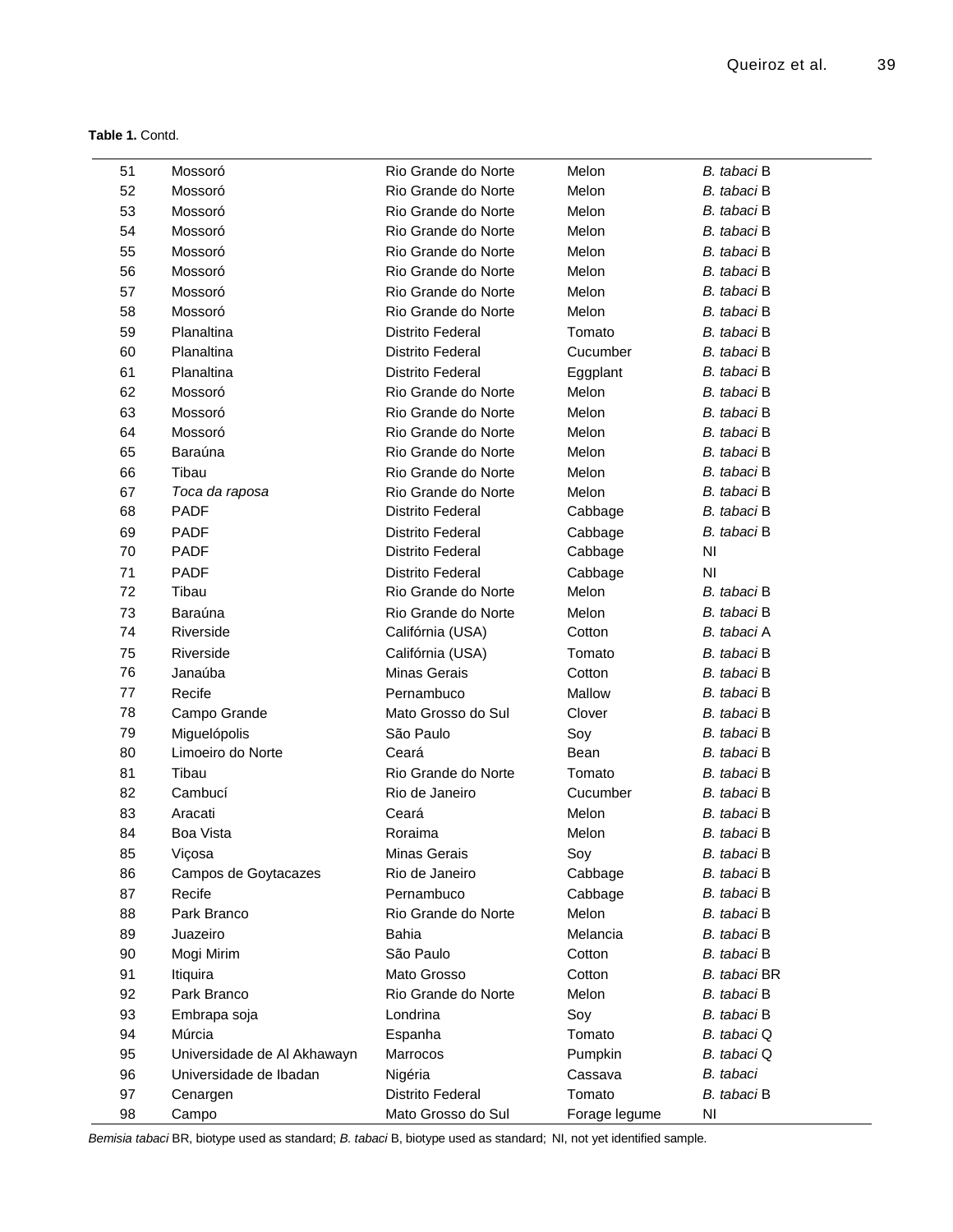|               | <b>RAPD fragment</b> |                  |  |  |
|---------------|----------------------|------------------|--|--|
| <b>Sample</b> | Polymorphic          | Polymorphism (%) |  |  |
| 74            | 82                   | 79.6             |  |  |
| 75            | 73                   | 70.9             |  |  |
| 76            | 73                   | 70.9             |  |  |
| 77            | 75                   | 72.8             |  |  |
| 78            | 81                   | 78.6             |  |  |
| 79            | 73                   | 70.9             |  |  |
| 80            | 71                   | 68.9             |  |  |
| 81            | 68                   | 66.0             |  |  |
| 82            | 71                   | 68.9             |  |  |
| 83            | 84                   | 81.6             |  |  |
| 84            | 77                   | 74.8             |  |  |
| 85            | 72                   | 69.9             |  |  |
| 86            | 66                   | 64.1             |  |  |
| 87            | 76                   | 73.8             |  |  |
| 88            | 86                   | 83.5             |  |  |
| 89            | 78                   | 75.7             |  |  |
| 90            | 77                   | 74.8             |  |  |
| 91            | 72                   | 69.9             |  |  |
| 92            | 75                   | 72.8             |  |  |
| 93            | 85                   | 82.5             |  |  |

**Table 2.** RAPD fragments generated by each sample of *B. tabaci* collected on different types of crops in Brazil.

studies. The procedure described previously was repeated three times to confirm the data obtained.

The polymorphism among individuals in the population was determined from the fragments present in the electrophoretic gels. Then, a presence/absence matrix (1 or 0) was generated for each fragment. In case of doubt, the number 9 was used as standard. The similarity matrix was calculated using the Dice coefficient and UPGMA analysis produced a dendrogram which showed a grouping of individuals using the NTSYS program version 2.2 pc (Rohlf, 1993).

After that, the values obtained and tabulated in a spreadsheet were subjected to analysis of molecular variance (AMOVA) for statistical determination of the possible sources of variability found in populations by applying specific algorithms using Arlequin program version 2000 (Schneider et al., 2000).

## **RESULTS AND DISCUSSION**

### **Molecularidentification**

Insect samples from different crops originating from diverse locations had their molecular profiles determined using the OPA-13 oligonucleotide according to Lima et al. (2000). The fragment patterns produced by five individuals from each location were compared with the B. *tabaci* whitefly standard previously determined to be biotype B or the native biotype found in Brazil, referred as BR (Figure 1).

Using the oligonucleotide OPA-13 characteristic, RAPD

fragment profiles for both biotype B and for the native biotype found in Brazil were identified and used as standard. For the biotype B, two fragments of 1000 and 1700 bp were found biotype B and for the native biotype (BR), 500, 1000 and 1500 bp fragments were found. The B. tabaci sample classification shown in Table 1 was made based on the standards for these biotypes. An RAPD fragment profile of 800 and 1400 bp was observed in two samples. After further investigation, it was observed that the molecular profile corresponded to *Trialeurodes vaporariorum*. This profile was identified in samples from Águas Mornas (SC) and Brasilia (DF).

This strategy allowed the analysis of 100 samples in a short period of time, noting that there was a predominance of individuals belonging to the B biotype of *B. tabaci*, found in 78% of samples, followed by the Brazilian native biotype (BR) of *B. tabaci* (4%). Other whiteflies were also identified using this methodology corresponding to 3% of the samples (1% *Aleurodicus cocois* and 2% *T. vaporariorum*). Some samples (11%), however, could not be identified using the established standards.

In addition, two samples previously identified as biotype Q of *B. tabaci* from Spain and Morocco had their electrophoretic profiles determined. The same was done with a sample from Nigeria containing the *B. tabaci* cassava biotype (Figure 2).

The Q biotype individuals from Spain and Morocco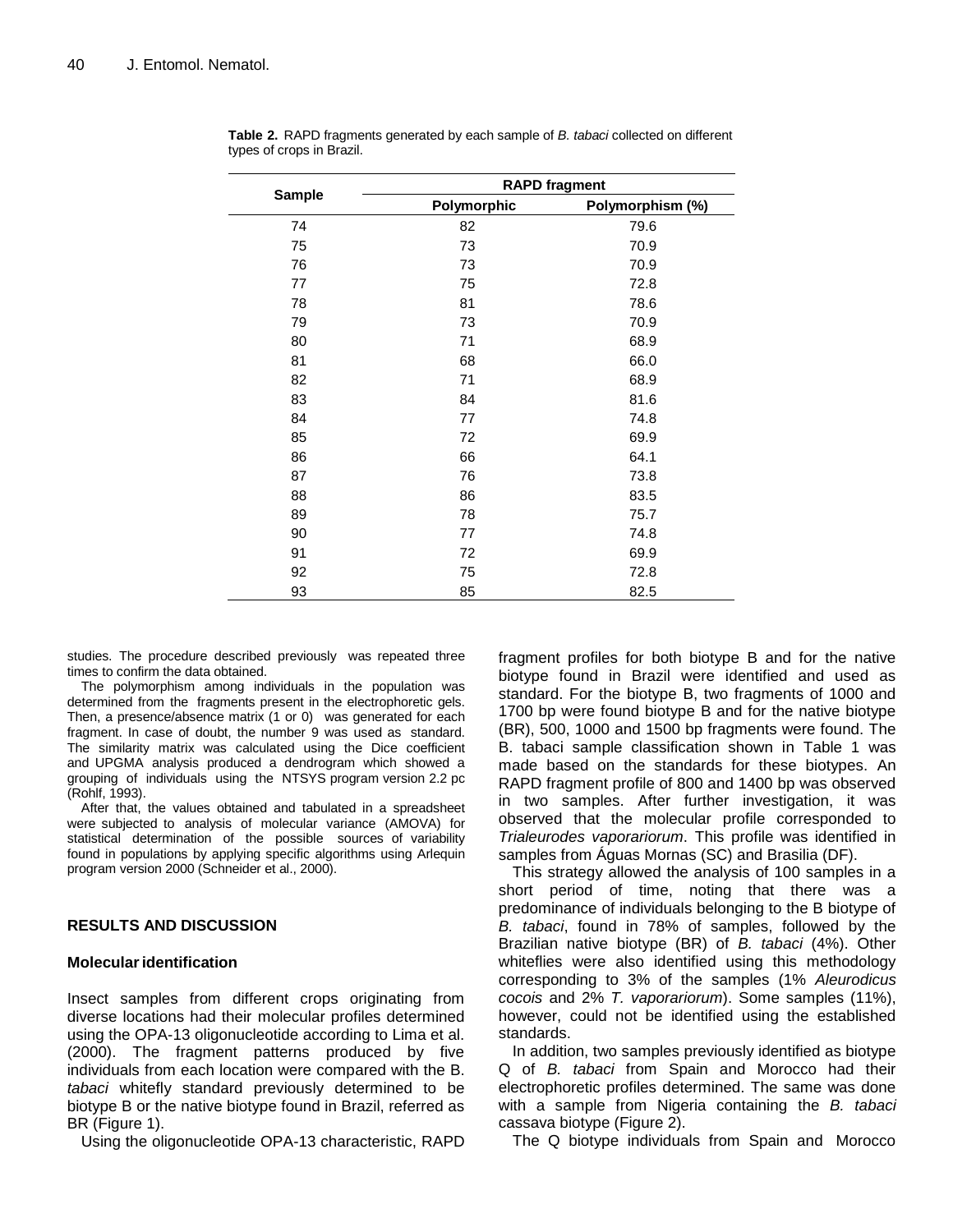

**Figure 1.** Gel representative of the molecular identification of whitefly populations using the OPA-13 oligonucleotide. The letter M indicates the 100 bp ladder (Invitrogen) marker. The numbers indicate: 1, 2 and 26 biotype B of *B. tabaci* used as standard; 3, 4 and 25 native biotype found in Brazil used as standard; 5-9, whitefly sample collected on broccoli crop (Lavras - MG); 10-24, whitefly sample from melon crop (Baraúna- RN); 27-31, sample from collard green crop (Planaltina - DF); 32-36, whitefly collected on cucumber (Aguaa mornaa - SC); 37-41, whitefly collected on tobacco crop (Brasília - DF); 42-46, whitefly collected on melon (Cajazeiras - PB).



**Figure 2.** Representative gel of RAPD fragments patterns of whitefly biotypes obtained by amplification of the OPA-10 oligonucleotide. Letter M indicates the 100 bp ladder marker (Invitrogen). The numbers indicate the *B. tabaci* biotypes: 1-5, B biotype collected on tomato (Riverside - California - USA); 6-10, A biotype collected on cotton (Riverside - California - USA); 11-15, Brazilian native biotype found on cotton (Brasília - DF); 16-20, B biotype found on melon (Parque Braco- RN); 21-24, B biotype collected on soybean (Carolina - MA); 25-29, Q biotype collected on tomato (Spain); 30 to 34, Q biotype found on cucumber crop (Morocco); 35-39, cassava biotype collected on cassava (Nigeria); 40-44, B biotype found on tomato crop (Brasília - DF); 45-48, unidentified sample of *B*.

presented a characteristic RAPD fragment of 1350 bp. For the cassava biotype originated from Nigeria, there was a 950 bp fragment. Differentiation of the biotypes Q and cassava is based on the absence of the 1350 bp fragment in the latter. Regarding the established standards, it was observed that the whitefly individuals from the United States and previously identified as biotype B presented the same profile as the other whitefly individuals from Brazil, also identified as biotype B. This was confirmed by the presence of three DNA fragments in all samples (420, 850 and 1300 bp). Analyzing the profile of whitefly individuals previously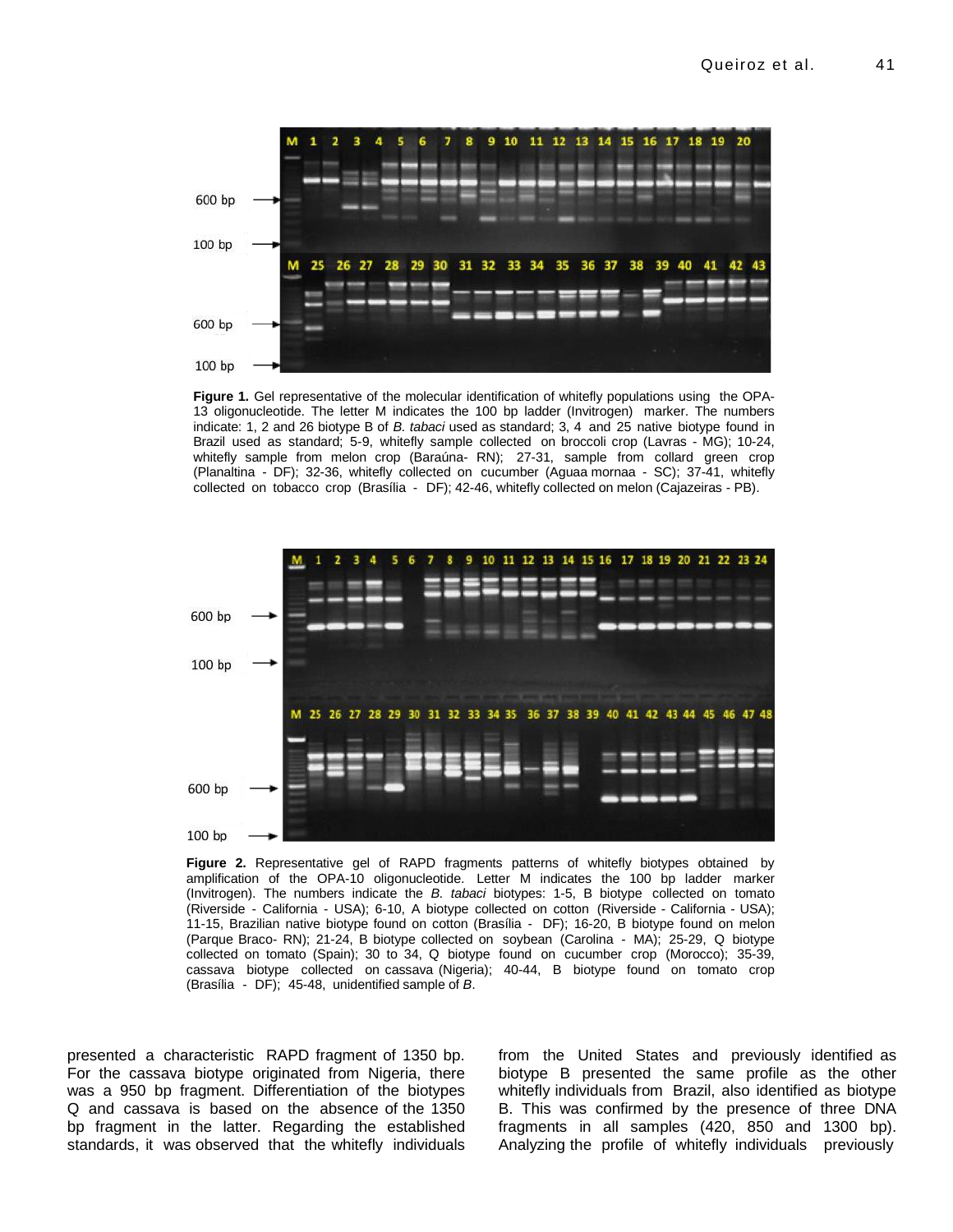|                        | <b>Fragment</b> |                     |                  |  |
|------------------------|-----------------|---------------------|------------------|--|
| <b>Oligonucleotide</b> | Total           | Average polymorphic | Polymorphism (%) |  |
| OPA-02                 | 20              | $15.4 \pm 1.8$      | 77.0             |  |
| OPA-03                 | 13              | $9.6 \pm 0.8$       | 73.8             |  |
| OPA-05                 | 9               | $6.3 \pm 1.0$       | 70.0             |  |
| OPA-10                 | 14              | $10.9 \pm 1.2$      | 77.9             |  |
| OPA-11                 | 13              | $9.6 \pm 1.2$       | 73.8             |  |
| OPA-13                 | 11              | $8.5 \pm 1.0$       | 77.3             |  |
| OPA-15                 | 12              | $8.5 \pm 0.9$       | 70.8             |  |
| OPA-20                 | 12              | $8.0 \pm 2.0$       | 66.7             |  |

**Table 3.** Average fragments produced by the oligonucleotides used in the study of genetic variability of populations of *B. tabaci* collected in various locations and crops from Brazil.

identified as biotype A from the United States, a very similar pattern of DNA fragments was observed when compared to the native Brazilian biotype. The samples analyzed in this study show that, currently, the B biotype of *B. tabaci* predominates in all regions of Brazil. Previous identification results, described by Lima et al. (2002) showed that the Brazilian native biotype was present in several states such as Mato Grosso, Minas Gerais, Rio de Janeiro, Goiás, and the Federal District. However, this biotype currently appears to be restricted to certain regions and crops. These results demonstrate the high capacity for dispersion and invasion of the B biotype of *B. tabaci* in different regions of Brazil occurring in habitats previously occupied by the native Brazilian biotype. In addition, there apparently does not exist a host crop preference, indicating the extreme adaptability of this pest to different nutritional conditions.

The RAPD molecular profiles obtained in this study confirmed the descriptions previously set forth by Lima et al. (2002) for the native biotype, as well as permitting the monitoring of dispersion and occurrence of whitefly populations belonging to other species or biotypes.

The molecular strategy used can address the need to detect the presence of the B biotype and other biotypes in Brazilian agriculture from samples stored in alcohol relatively quickly and accurately in order to prepare plant protection reports.

## **Analysis of the genetic variability of whitefly population in Brazil**

From the information generated by the RAPD marker profiles, a study of the genetic variability of populations from different crops in the Northeast, Midwest and Southeastern regions of Brazil, as well as from the United States, was carried out for comparison purposes. By submitting the DNA of individuals from ten whitefly populations to RAPD analysis with in decameric oligonucleotides, differences were observed

RAPD fragment profiles for the various samples (Table 2).

The ten RAPD oligonucleotides produced 103 *loci* and each sample produced 76.8±5.6 polymorphic fragments, on average. Regarding the number of polymorphic fragments, it was observed that sample 88 produced the highest number (82.7%) and the population represented by sample 86 produced the smallest number (63.5%). Each initiator generated 13±3.2 fragments per sample (Table 3).

The OPA-02 oligonucleotide generated an average of 15.4±1.8 polymorphic RAPD fragments for the study of genetic variability of whitefly populations. The OPA-05 primer produced the lowest average of polymorphic fragments. From the RAPD marker analysis, it was observed that the selected oligonucleotides showed potential for use in the generation of molecular profiles of various samples of *B. tabaci* (Table 4).

Once more, the molecular analysis confirmed the potential use of the OPA-10 and OPA-13 oligonucleotides to identify biotypes of *B. tabaci*, confirming the information by Lima et al. (2000) on the application of these oligonucleotides to discriminate the B biotype of *B. tabaci*. Noteworthy is also the potential of the oligonucleotides OPA-05, OPA-11 and OPA-15 in the identification of *B. tabaci* biotype B. Then, the binary data generated by RAPD oligonucleotides using *B. tabaci* samples 74-93 were used to generate a dendrogram and for analyses of molecular variance (AMOVA). The analyses showed differences among the analyzed samples. In the generation of groupings of whitefly samples by UPGMA the formation of specific groups for each location and crop was observed (Figure 3).

The dendrogram analysis showed that biotype A of *B. tabaci* from the United States differed from the other biotypes as it showed around 8% of genetic similarity.

For the remaining populations previously identified by the molecular method as biotype B, separation was observed among them based on location and crop of collection, so that it is not possible to establish a pattern among these parameters. Regarding *B. tabaci*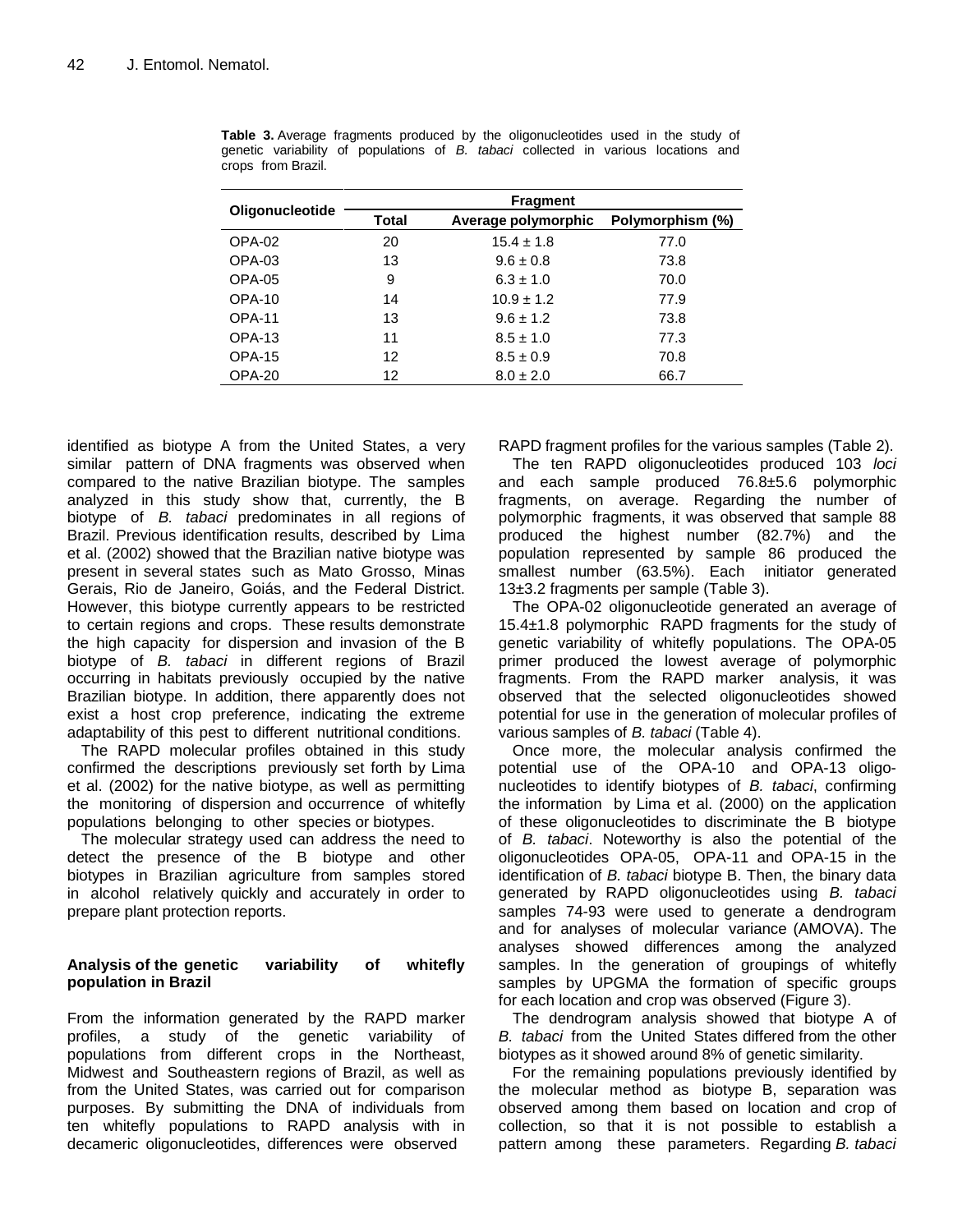| Oligonucleotide | <b>Biotype</b> | <b>RAPD fragment (pb)</b> |
|-----------------|----------------|---------------------------|
| OPA-05          | в              | 600 and 900               |
| OPA-10          | в<br>BR        | 400 and 900<br>1000       |
| $OPA-11$        | в<br>BR        | 550 and 1100<br>500       |
| $OPA-13$        | в<br>BR        | 600, 1000 and 1600<br>800 |
| OPA-15          | в<br>BR        | 700<br>700 and 1100       |

**Table 4.** DNA fragments obtained by the use of different RAPD oligonucleotides which can be applied to the identification of the B and native biotypes of *B. tabaci*.

native Brazilian biotype, it was observed that this did not form a separate grouping from the B biotype. However, the population supposedly defined as a native biotype, showed 25% similarity with the B biotype. This biotype was collected mainly on cotton, suggesting that the biotype presents greater preference for that crop. In addition, the initial molecular identification using the OPA-10 oligonucleotide showed that the native Brazil biotype had a similar molecular profile to biotype A from the United States. However, subjecting these samples to an analysis with more oligonucleotides showed a different grouping compared to biotype A.

From the information obtained in the dendrogram, an analysis of molecular variance (AMOVA) was carried out in order to better understand the dynamics of these whitefly populations. Analyzing the differences among biotypes A, B and the native Brazilian biotype, it was observed that 22.99% of the variation originated between the biotypes, 76.78% between samples within the biotypes, and 0.22% within samples from the same biotype. Following AMOVA analysis with all the biotypes grouped, it was observed that 99.68% of the variation was between the samples and 0.32% within the samples.

The analysis of only samples initially identified as biotype B of *B. tabaci* indicated a value of 99.75% between the samples and 0.25% variation within the samples. Comparing the A biotype and the native Brazilian biotype, it was found that 25.67% of the variation was between the biotypes, 74.33% between samples within the group, and 0% within the biotypes samples. The comparison between the B biotypes and the native biotype found in Brazil indicates a variation of 16.79% between groups, 83.04% between samples within the group, and 0.17% within the samples.

 Regarding the B-biotype samples, the AMOVA values indicate differences between the samples of this whitefly biotype. In other words, despite the molecular identification revealing molecular markers for this specific biotype, it was observed that the samples belonging to this biotype have distinct gene pools. This was confirmed due to the high variation found among the samples.

This phenomenon has also been described by Silva et al. (2009) using RAPD markers. The authors collected whiteflies on okra, bean and pepper crops in São Luís (MA), and from the 96 RAPD molecular markers generated, a dendrogram was constructed which showed that populations on okra, beans and peppers were grouped according to the host crops. These data corroborate the findings of this study. However, in this work it was possible to analyze a larger number of locations and describe the phenomenon of grouping of whitefly populations as a function of crop that may be a phenomenon independent of location, suggesting a pattern of dispersion and allocation of this biotype in the field. This phenomenon can be explained partly by the reproductive strategy of the species, which has parthenogenetic arrhenotokous cycles, generating haploid males. Thus, the data obtained in the dendrogram indicate that each population established on a given crop is composed of clones due to the asexual reproduction of *B. tabaci*. This observation is supported by the low variability within the samples, observed to be less than 1%.

Helmi (2011) used random primers to assess the genetic variability of *B. tabaci* occurring in six hosts, that is, eggplant, tomato, cotton, watermelon, squash and okra. The results obtained showed that the whitefly may have different genotypes on adaptations to certain host plant species in Egypt, suggesting host specificity amongst under study *B. tabaci* populations based on RAPD molecular markers. The clustering pattern observed in the dendrogram showed that distinct genotypes exist among populations collected within the Egyptian region. After these information the author concludes these differences may be influencing some biological features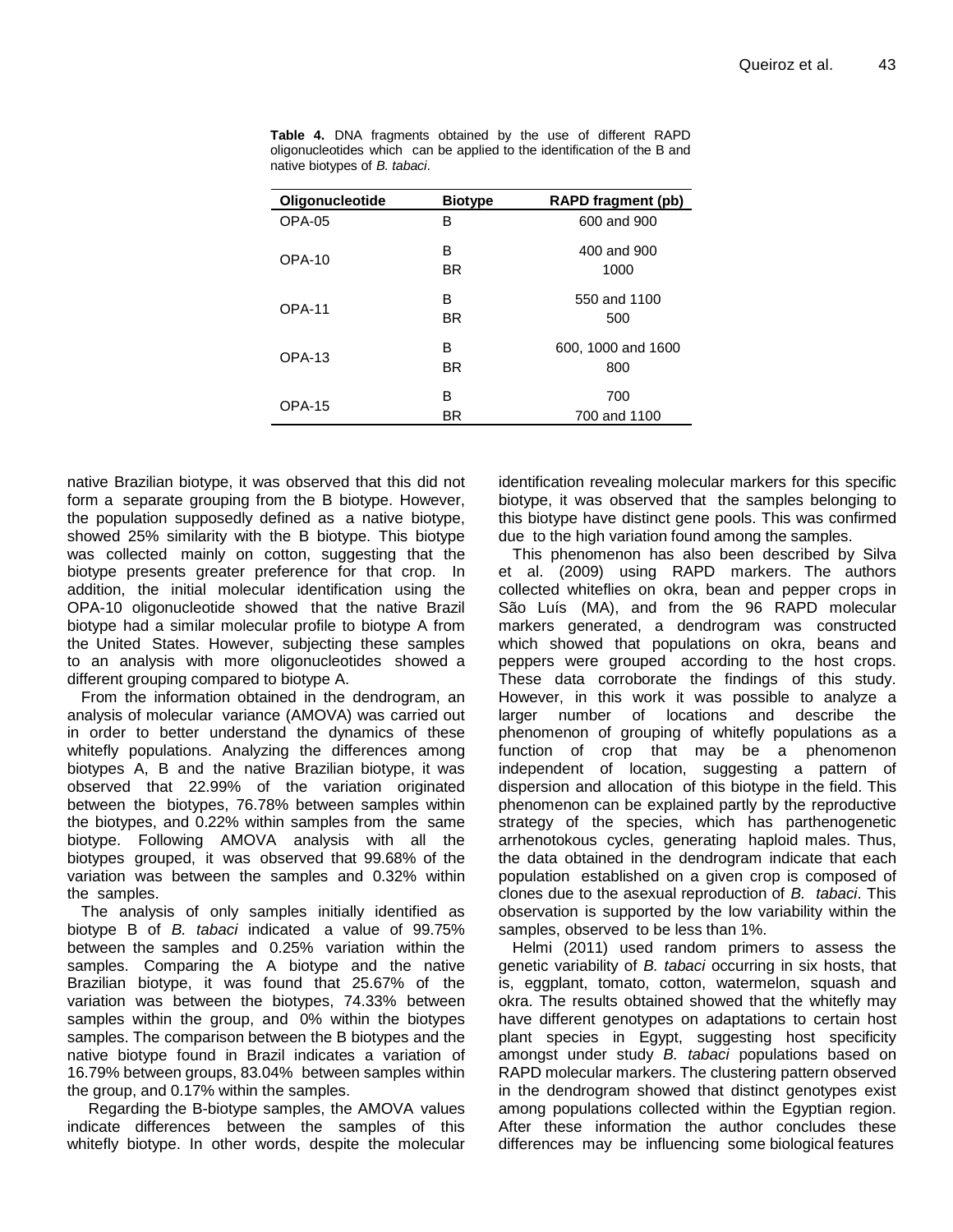

**Figure 3.** Dendrogram of genetic similarity classified by unweighted pair group method with arithmetic mean (UPGMA) determined by DICE coefficient (Cophenetic correlation coefficient = 0.9852) of *B. tabaci* populations present in different crops and regions in Brazil. The numbers are in accordance with Table 1.

like as virus vectoring capabilities and insecticide susceptibilities for example.

Furthermore, the availability of diet and the location of establishment of the sample may exert some influence on the ecological dynamics of these individuals. Bernays (1999) presents *B. tabaci* behavior parameters for the selection of the host plant. Experiments with *B. tabaci* adult females showed that when a mixture of host plants is found in an area, the insect performance is decreased when compared to the same experiment